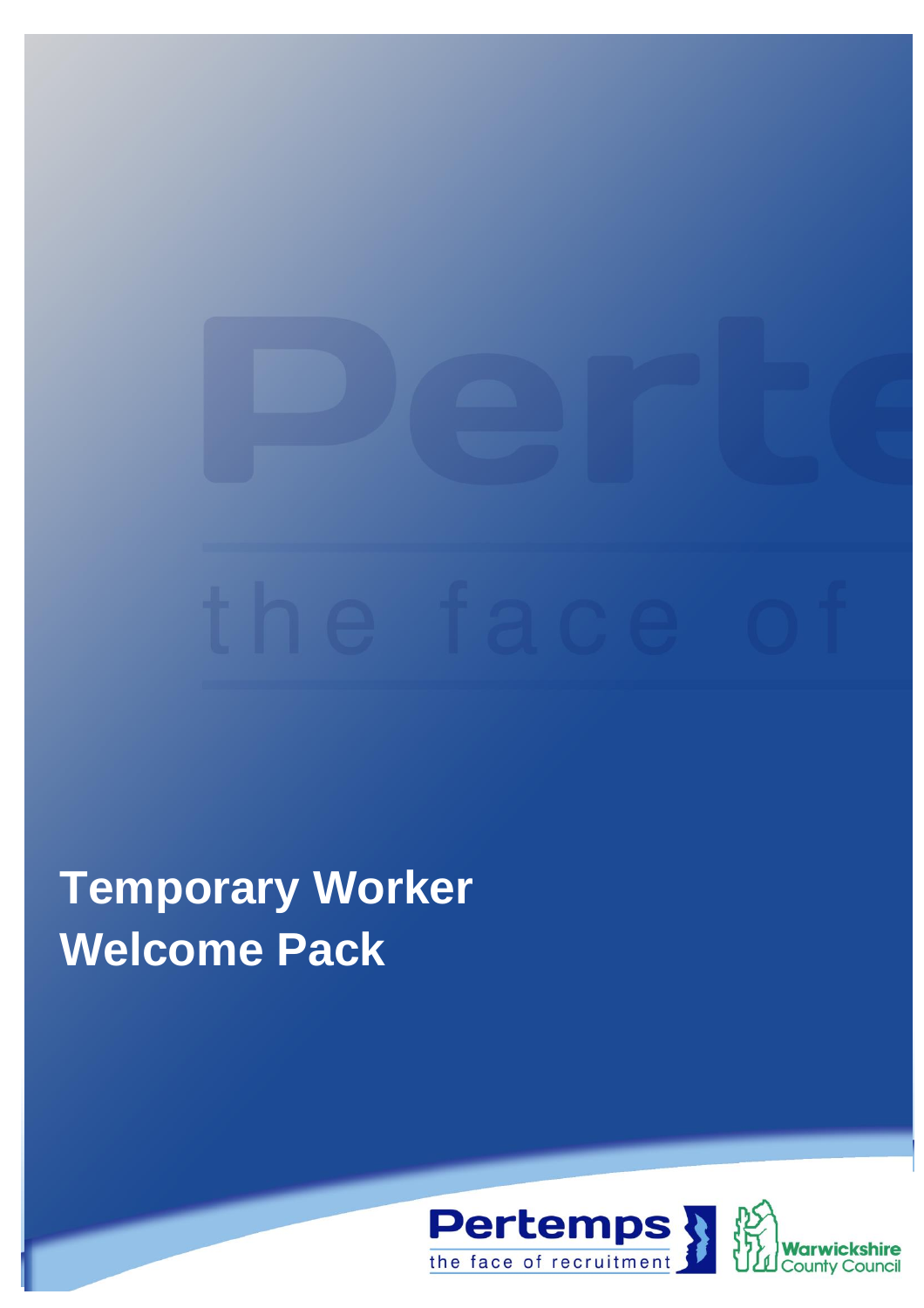# **Contents**

| Introduction |  |
|--------------|--|
|              |  |
|              |  |
|              |  |
|              |  |
|              |  |
|              |  |
|              |  |
|              |  |
|              |  |
|              |  |
|              |  |
|              |  |
|              |  |
|              |  |
|              |  |
|              |  |
|              |  |
|              |  |
|              |  |
|              |  |
|              |  |
|              |  |
|              |  |
|              |  |
|              |  |
|              |  |
|              |  |
|              |  |

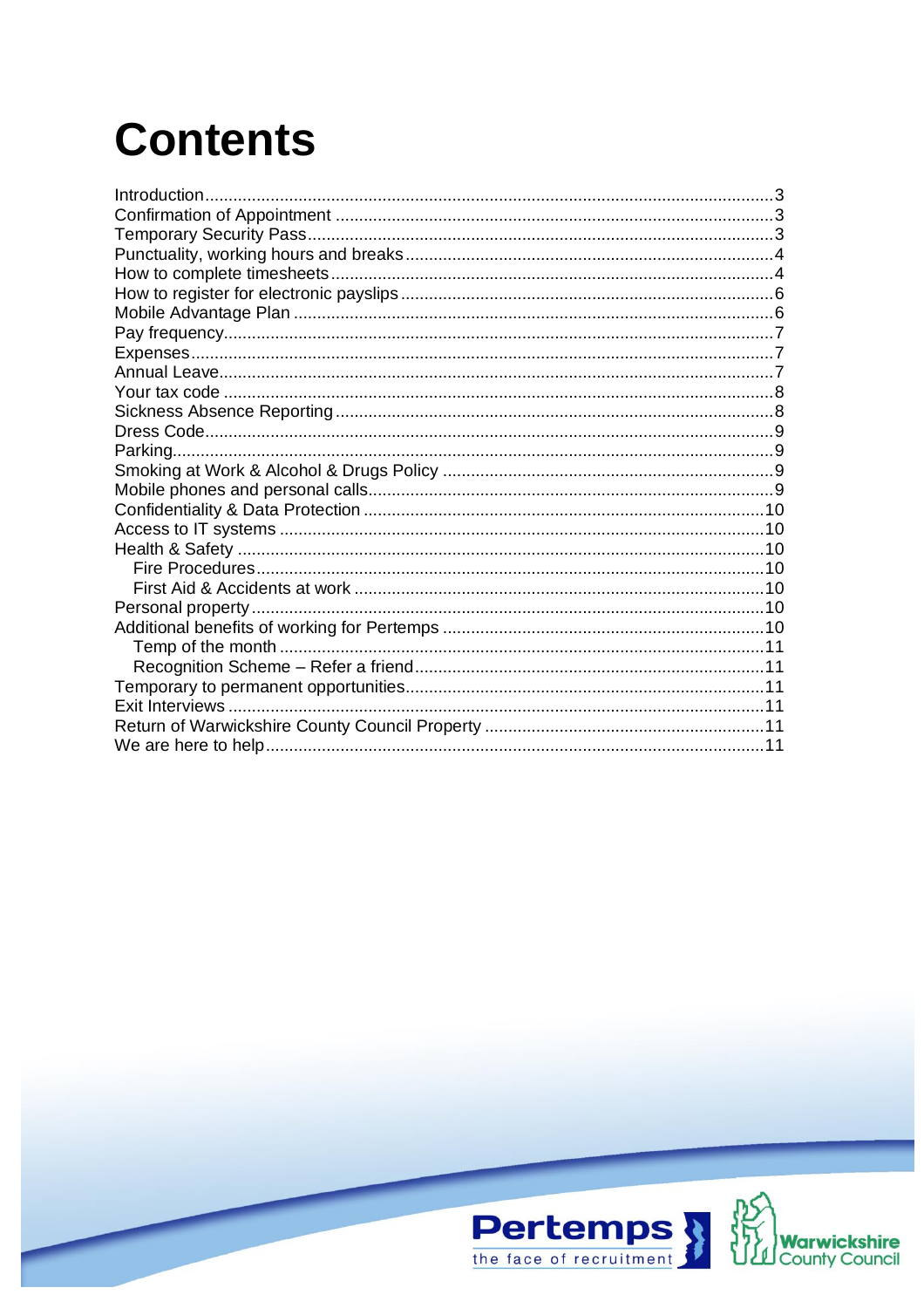# <span id="page-2-0"></span>**Introduction**

Welcome to your assignment at Warwickshire County Council (WCC) via Pertemps. This guide has been developed to provide you with a summary of your assignment as well as further information to enable you to undertake your role successfully. We hope that it will provide you with all the information you need to make your temporary assignment run as smoothly as possible. Your WCC Line Manager will complete your induction once your assignment commences. Further information and guidance can be found in your Pertemps Employee Handbook, via the links below or by contacting your Pertemps Consultant.

# [Welcome to Warwickshire –](http://www.warwickshire.gov.uk/induction) Induction Guide

[Further information about the structure and organisation of Warwickshire County Council](http://www.warwickshire.gov.uk/organisation) [The Helping You Work section of our intranet provides you with the information you](http://intranet.warwickshire.gov.uk/helpingyouwork/Pages/default.aspx)  [need to do your job](http://intranet.warwickshire.gov.uk/helpingyouwork/Pages/default.aspx)

# <span id="page-2-1"></span>**Confirmation of Appointment**

| <b>Position Title</b>                                                                    |  |            |              |  |  |  |
|------------------------------------------------------------------------------------------|--|------------|--------------|--|--|--|
| <b>Hourly Rate:</b>                                                                      |  |            |              |  |  |  |
| Working hours per week                                                                   |  |            |              |  |  |  |
| <b>Hours of work</b>                                                                     |  |            |              |  |  |  |
| Anticipated duration of assignment*:                                                     |  |            |              |  |  |  |
| Start date & time:                                                                       |  |            |              |  |  |  |
| <b>Warwickshire County Council Site Address:</b>                                         |  |            |              |  |  |  |
|                                                                                          |  |            |              |  |  |  |
| <b>Warwickshire County Council Telephone No:</b>                                         |  |            |              |  |  |  |
| <b>Warwickshire County Council Line Manager:</b>                                         |  |            |              |  |  |  |
| Instructions for your first day:                                                         |  |            |              |  |  |  |
|                                                                                          |  |            |              |  |  |  |
| <b>Contacting your Pertemps Team</b>                                                     |  |            |              |  |  |  |
| Email:<br>warwickshire@pertemps.co.uk.co.uk                                              |  | Telephone: | 01926 316400 |  |  |  |
| *Please note that Pertemps are unable to guarantee any specific length of<br>assignment. |  |            |              |  |  |  |

# <span id="page-2-2"></span>**Temporary Security Pass**

You should receive a temporary security pass on your first week at work. The pass will be programmed to allow you access to the building and rooms at your site. You must carry your ID card at all times. If your card is lost or stolen you must immediately inform the Facilities Hotline on 01926 414123. Please ensure you return your card to your WCC Line Manager on completion of your assignment.

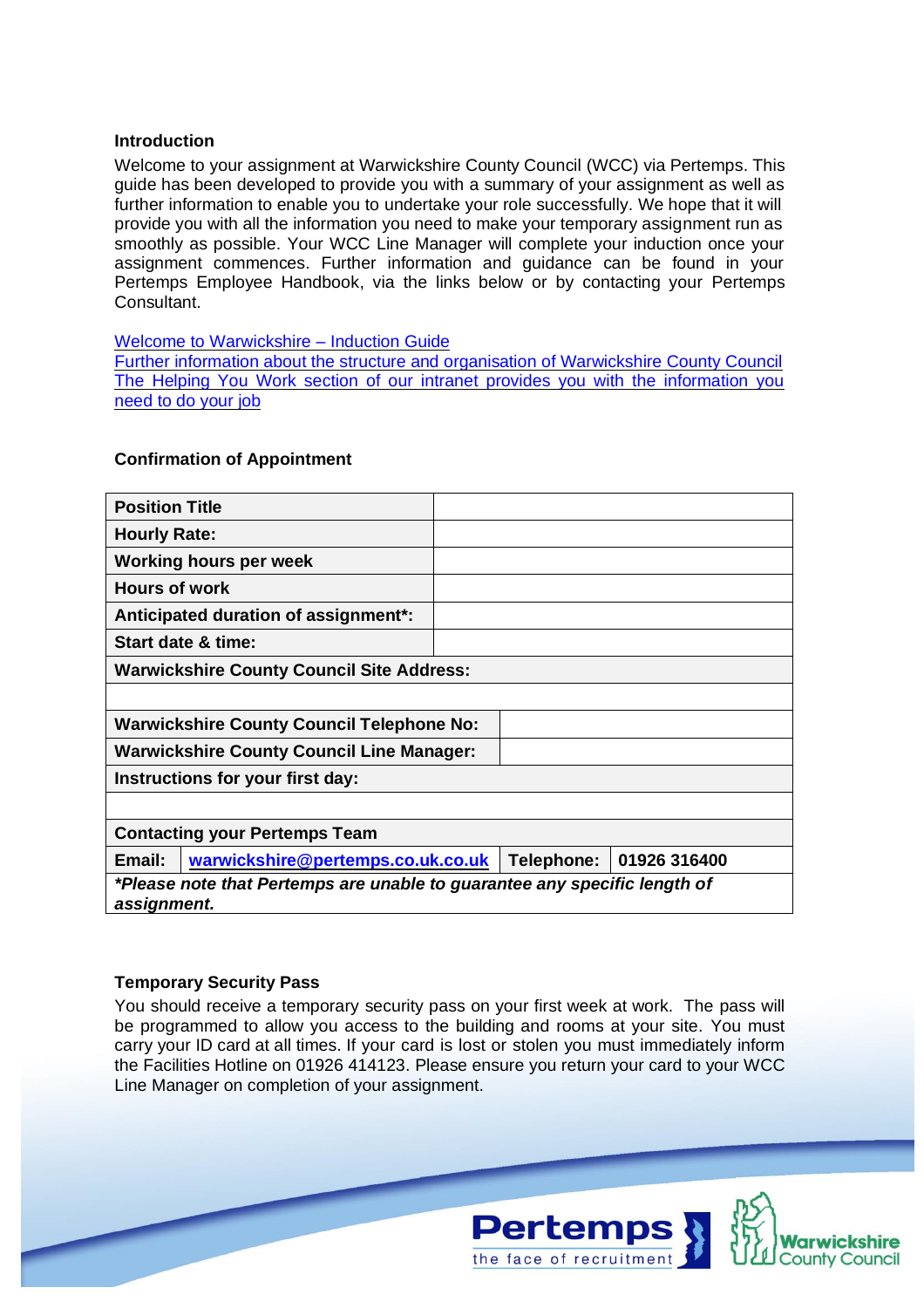### <span id="page-3-0"></span>**Punctuality, working hours and breaks**

Please ensure you are clear in relation to your working hous including the start and finish times of your shifts.

Punctuality is monitored and could jeopardise your assignment should you be late. Please therefore ensure you arrive 10 minutes before you are due to start so you are ready to work at your start time. We realise there are going to be exceptional circumstances where you maybe late , in these instances please ensure you contact your WCC Line Manager to advise what time you will arrive at work.

3 instances of lateness within a rolling month could result in the termination of your assignment.

<span id="page-3-1"></span>If you work over 5 hours in a day you must take a 30 minute unpaid break.

#### **How to complete timesheets**

Your Pertemps team will register you for online etimesheets and advise you of your user name and password and how to use the etimesheet system.

Your hours should be entered onto the timesheet at the end of your shift. This must be done no later than 5.00pm on Friday or at the end of your shift should you work past this time or at a weekend. Your timesheet must be approved by your Line Manager no later than 9.30am on Monday. The completion and approval of timesheets is your responsibility.

Enter the details of the hours worked for each day in the relevant boxes—please see the below on "example 1" outlined with a red box. When entering, please remember the following:

- o The hours must be entered using the 24 hour clock—so 5pm becomes 17:00, 7.30am is 07:30 etc.
- o The length of breaks needs to be entered in minutes—if no break was taken, please enter a zero.
- $\circ$  The total hours worked for that day will be automatically calculated, and the system will fill this in for you in the relevant box, marked below with the green arrow.
- o If you need to enter the same hours for more than one day, you can simply enter the hours on one day, and click the word 'copy' next to the day below (see yellow arrow). This will replicate all details from the previous day.
- o If you did not work on a particular day for any reason (eg. Annual leave, sickness etc.), please just leave the day blank. You may also wish to use the comments box to enter any notes to explain (see below illustration).
- Once the details for each day have been entered, you must split your total hours into the correct category of pay in the rates boxes provided (see black arrow). For example:
	- o The total basic hours worked go in the 'Basic' box
	- o Ensure any AGREED \* overtime hours worked on Monday to Friday, Saturday, Sunday or Bank Holiday are entered in the correct box



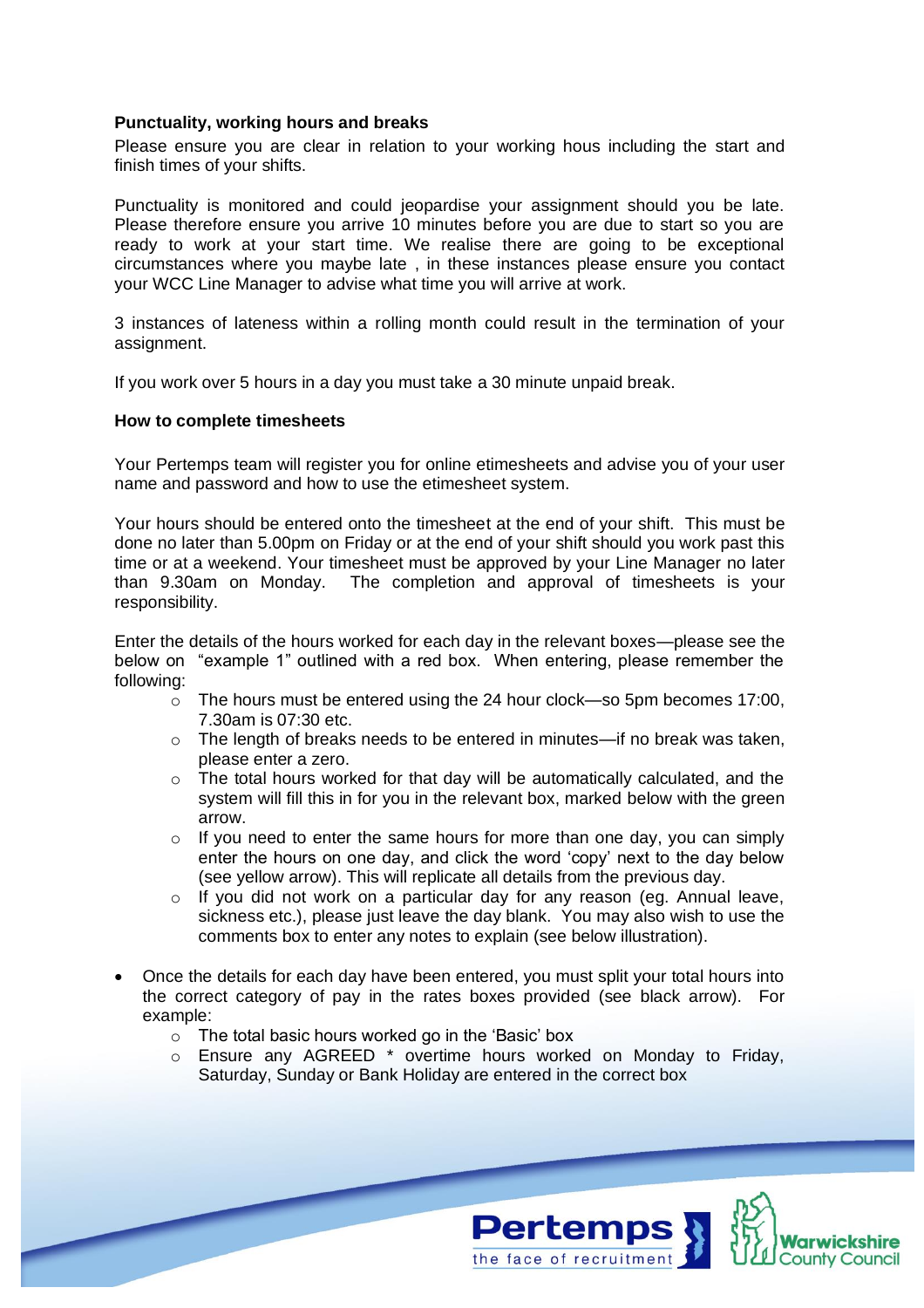# **Example 1**



# **Example 2**

| Day            | Copy<br>previous | <b>Start</b><br>(24 hour) | Finish<br>(24 hour) | <b>Breaks</b><br>(minutes) | <b>Total</b><br>(hours) |
|----------------|------------------|---------------------------|---------------------|----------------------------|-------------------------|
| <b>Example</b> |                  | 08:30                     | 17:30               | 60                         | 08:30                   |
| Mo 30/7        |                  | 09:00                     | 16:00               | 60                         | 06:00                   |
| Tu 31/7        | copy             |                           |                     |                            |                         |
| We 1/8         | copy             |                           |                     |                            |                         |
| Th $2/8$       | copy             | 09:00                     | 14:00               | 0                          | 05:00                   |
| $Fr$ 3/8       | copy             | 09:00                     | 14:00               | 0                          | 05:00                   |
| $Sa$ $4/8$     | copy             |                           |                     |                            |                         |
| Su 5/8         | copy             |                           |                     |                            |                         |
|                |                  |                           |                     | Total No. of Hours worked  | 16:00                   |
| Rate           | <b>Basic</b>     | Time and a half           | Double time         | <b>Bank Holiday</b>        | <b>Total</b>            |
| <b>Time</b>    | 10:00            |                           |                     | 06:00                      | 16:00                   |
|                |                  |                           |                     |                            |                         |

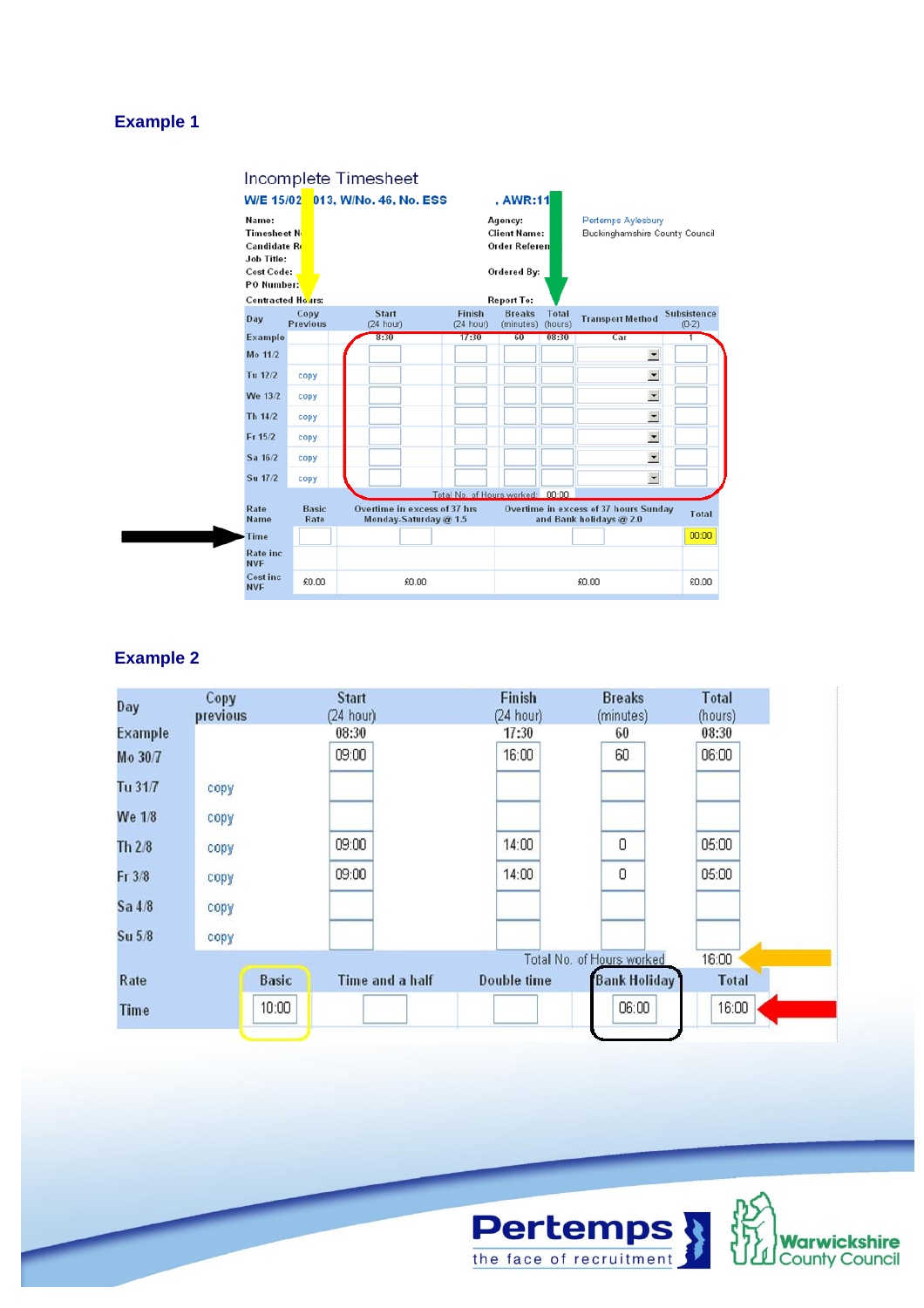- Example 2 shows how to enter hours for several days worked in the week and in this example Monday was a bank holiday. You would therefore enter the hours as follows:
	- $\circ$  You started work at 9.00am every day, hence 09:00 hours has been entered in the 'start' box.
	- $\circ$  You finished work at 4.00pm on the Monday, so 16:00 has been entered in the "finish" box.
	- o The other two days you finished at 2.00pm, so 14:00 was entered in the finish boxes for those days.
	- $\circ$  An hour was taken for lunch on the Monday, so 60 is input into the 'breaks' box for that day.
	- o You are now ready to complete the total hours boxes for the different rates.
	- $\circ$  As 10 hours were completed on Thursday and Friday, 10 hours can be entered in the "basic" rate box (outline in yellow above).
	- $\circ$  6 hours were worked on Monday, which as mentioned above we will say was a bank holiday; therefore, 6 hours can be entered into the bank holiday box (outlined in black above).

Remember to check the total hours that are filled in by the computer for you (orange arrow), and the total hours in the rates boxes (red arrow) to make sure they match.

Click on 'send for approval', which can be found in the top left corner (see example 1).

# <span id="page-5-0"></span>**How to register for electronic payslips**

Once you have received your first payslip, you can sign up to receive electronic payslips known as ePay.

You will have to register for ePay with a different username and password than that used for the PAWS etimesheet system, as you are unable to access both systems with the same username and password.

Please follow the link below, click on "epay registration" and complete the relevant boxes in order to register for epay. You will also need your payroll number (9 digits) which is found on your payslip. Should you not be aware of this or have any difficulties please contact us.

<http://www.pertemps.co.uk/content/job-seekers/eservices>

#### <span id="page-5-1"></span>**Mobile Advantage Plan**

As part of our commitment to ensuring we are able to continue to provide our Temporary Workers with benefits whilst working on assignment for Pertemps, we are pleased to be able to offer our Mobile Advantage Plan (MAP) as a benefit to our Temporary Workers. MAP is a tax-free allowance that replaces some taxable pay to contribute towards food/travel costs incurred whilst at work. This means that your take home pay is more. You can get it if you have signed a contract of Employment, a MAP agreement form (back page of your Employee Handbook), and you are not on a P38 or over 65. If you are not signed up for MAP, please contact your Pertemps onsite team immediately for the opportunity to earn more money.

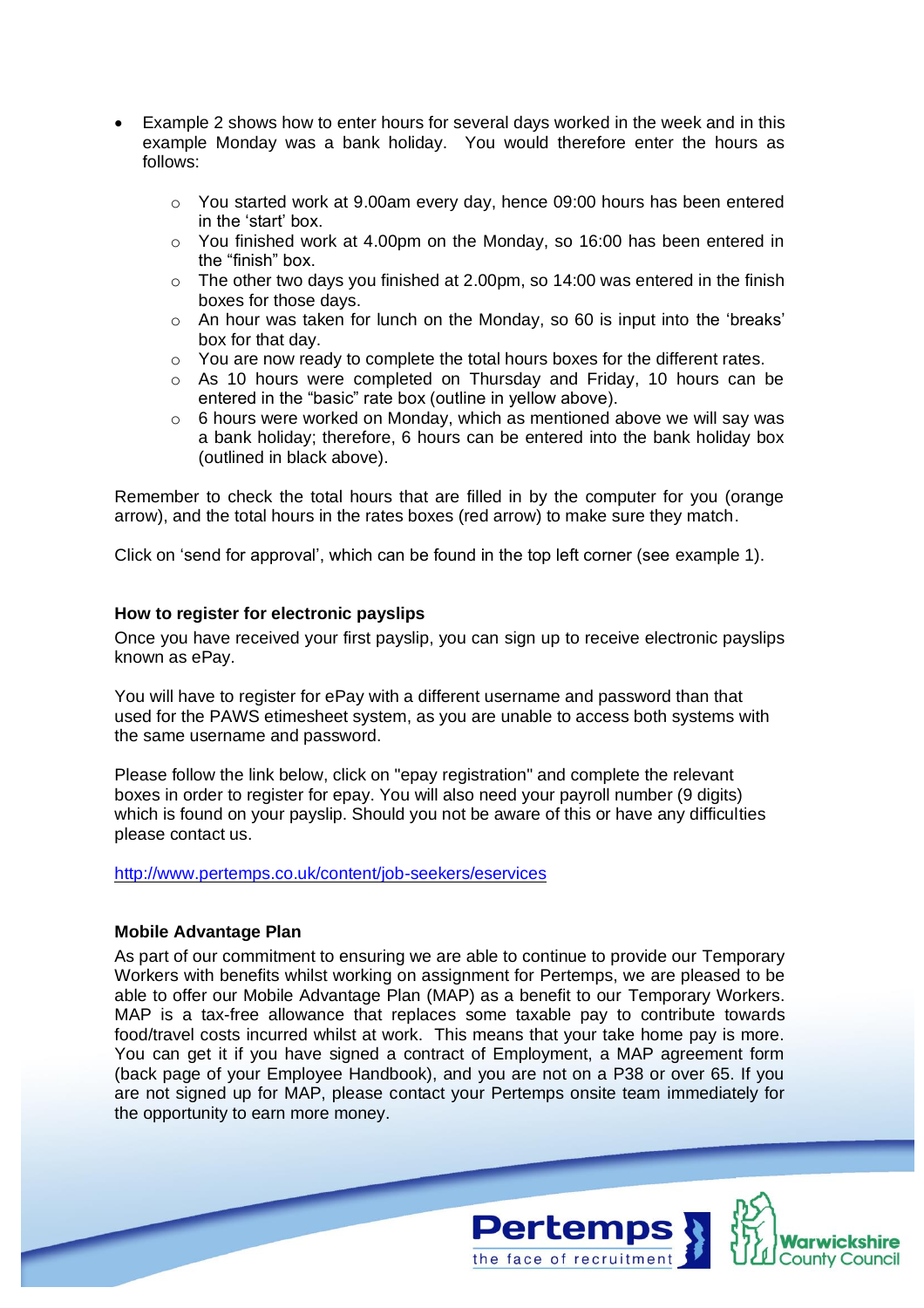- You will be able to claim a MAP allowance for your travel to and from your home/place of work. (subject to eligibility and qualification). There are different rates for travel dependent on your type of transport (see guidelines).
- You will be able to claim up to two subsistence (meal) allowances per day.
- You must make a claim each week informing Pertemps of 1) How you travelled each working day and 2) How many subsistence claims you wish to make (0, 1 or 2). This is done when you complete your etimesheet at the end of your shift.

Eligibility and qualification criteria apply. Full guidelines and a frequently asked questions document will be sent to you in your first week by your Pertemps account team.

# <span id="page-6-0"></span>**Pay frequency**

You can choose to be paid monthly or weekly.

If you are paid weekly, you will be paid every Friday directly into your bank account. If monthly, you will be paid on the last Friday of every month. Please contact your Pertemps onsite team to arrange switching to monthly pay.

# <span id="page-6-1"></span>**Expenses**

Pertemps will process all expense payments. Any expense claims must be approved by your Line Manager in advance of payment.

#### **Driving your own car or a company vehicle**

Please note: If claiming business mileage, the following Health & Safety information must be noted:

- If you are required to drive your own car or a company vehicle during the duration of your assignment you will be required to complete the relevant health and safety checks to verify you are insured to drive the vehicle and have a valid licence.
- You cannot claim business mileage for driving a company vehicle.

In the event your role changes and subsequently you are asked to drive your own or a company vehicle, you must contact Pertemps to ensure the necessary checks have been carried out.

#### <span id="page-6-2"></span>**Annual Leave**

Please refer to your Pertemps Employee Handbook for the full information on your paid leave entitlement and the Working Time Regulations.

From week 13 of your temporary assignment in accordance with Agency Worker Regulations you will accrue the same annual holiday entitlement as a WCC employee.

You must manage your accrual to ensure you have enough available to cover you for your Bank Holidays in addition to your normal annual leave requests.

Please follow the following process to request annual leave:

• Request annual leave with your Warwickshire County Council Line Manager



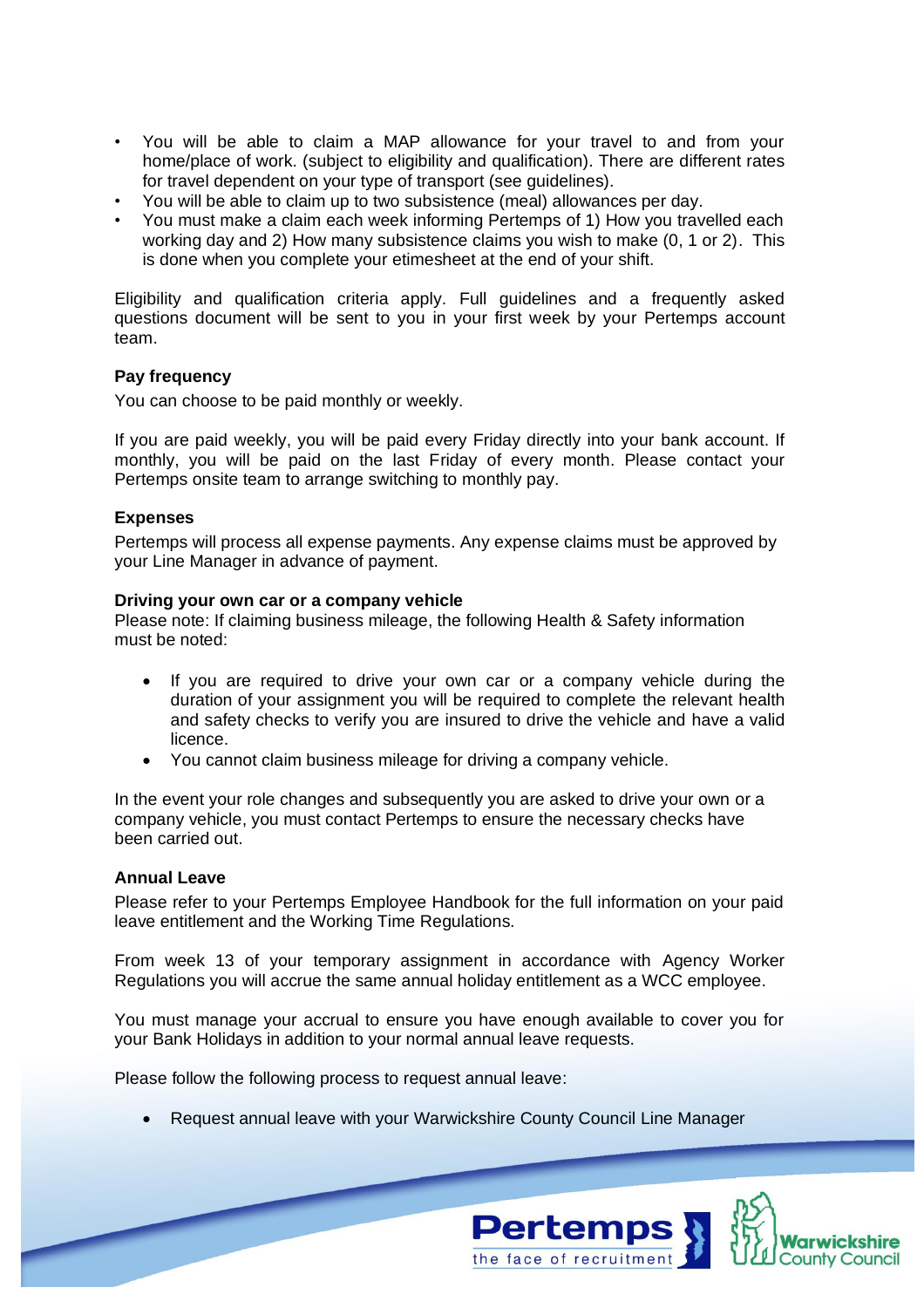- If approved by your WCC Line Manager send your holiday request form (paid or unpaid) to **[warwickshire@pertemps.co.uk](mailto:warwickshire@pertemps.co.uk)**
- Pertemps will refer to your accrued annual leave to ensure that you have sufficient annual leave accrued to cover the requested period.
- If you have sufficient annual leave accrued to cover your requested time off then this will then be approved, however, should you not have enough annual leave accrued you will be notified and your request may be denied.
- You can find out how much holiday you have accrued by looking at your weekly pay slip.

# **Please note:**

- Unpaid leave will only be granted in exceptional circumstances.
- Please ensure you give a minimum of 5 days notice to your WCC Line Manager for any leave requests.
- You do not need to complete a holiday form for Bank Holidays as this will be automatically paid out of your accrual.
- Anniversary year all your accrued annual leave needs to be taken within your anniversary year, this starts from the day you start on assignment with Pertemps. You can carry over 5 days but any unused days after this date will be lost.

# <span id="page-7-0"></span>**Your tax code**

To ensure you are not emergency taxed you must provide Pertemps with a P45 within the first week of your assignment, that is not more than 10 weeks old and must quote a valid tax code. If you are transferring across from Reed your P45 will be sent directly to Pertemps.

Should you not have a valid P45, please complete a P46, which will be provided by Pertemps. This will place you on a standard week 1 tax code and the tax office should then issue you a code in around 6 weeks, and any tax you have overpaid should be paid back in a rebate.

Should you have issues with your tax code, please note that due to data protection laws, Pertemps are unable to speak to the tax office on your behalf. They will not supply us with any information relating to your code, other than what code you should be on. You therefore need to contact the tax office yourself using the following details:

Telephone: 0845 3000 627 Reference: 2914/P7000 You will need to advise that you work for Pertemps, and quote your NI Number.

If you are trying to claim tax back from last years tax year, you will need to send them your P60 with a covering letter and any documentation relevant to other roles you've had in that year, explaining your situation and that you believe you are due a rebate.

### <span id="page-7-1"></span>**Sickness Absence Reporting**

If you are unwell or need to take time off for emergencies, you must call the Pertemps team no later than one hour before your normal start time, on every day of your

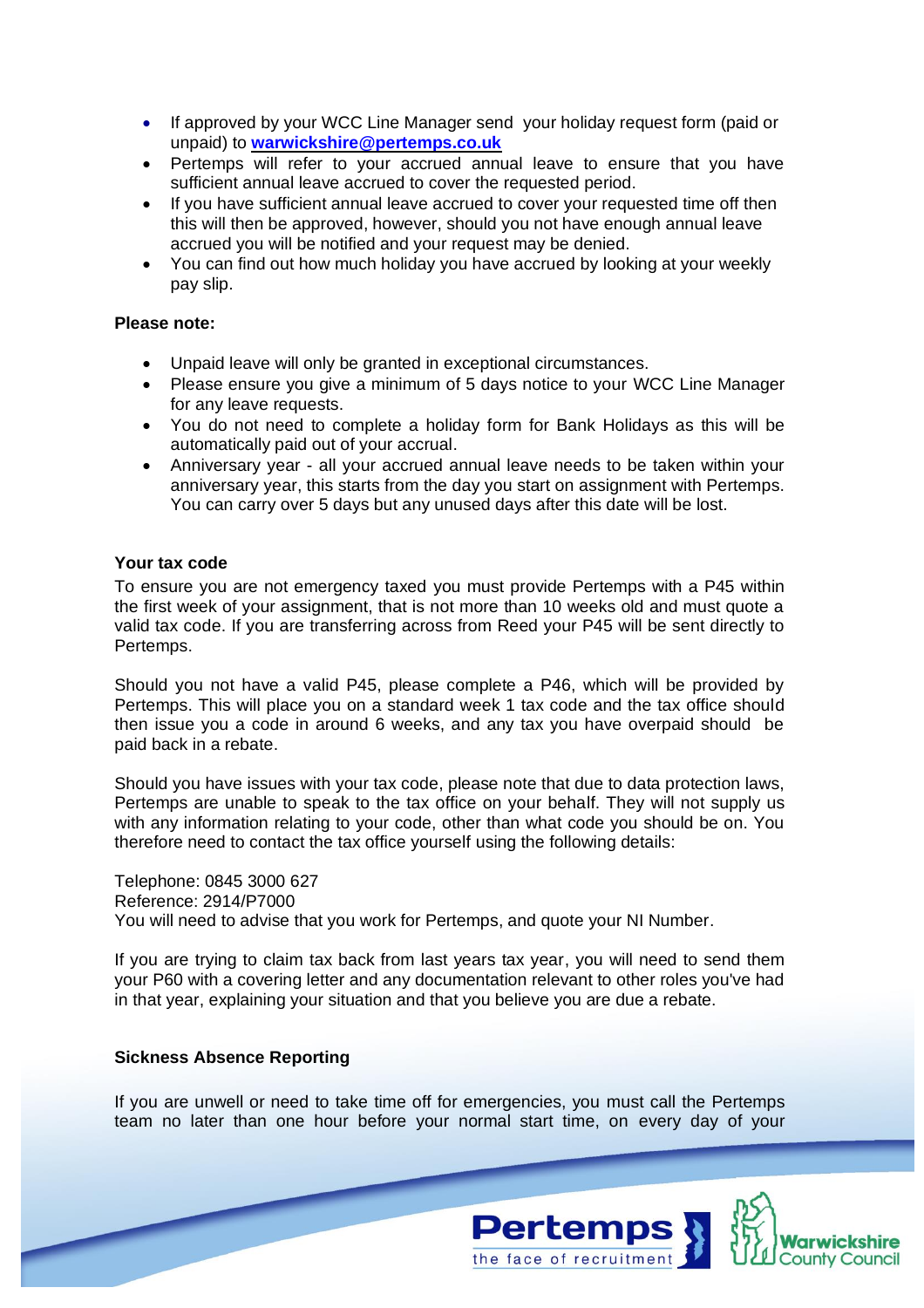absence. Please note that emailing or texting is not sufficient, you must make a telephone call.

- Please be aware that taking time off at short notice can have a significant impact to your team and any absence or lateness is monitored.
- Any ongoing lateness or unauthorised absence could jeopardise your assignment.
- Any absences due to sickness will be followed by a return to work meeting and sickness review.
- We will pass on the message to your Warwickshire County Council Line Manager to notify them of your absence.
- When calling in we will need the following information at all times:
	- o Your full name, Line Manager's name, reason for your absence and how long you will be off work.
- Statutory Sick Pay (SSP) and Statutory Maternity Pay (SMP) will be paid provided you meet the requirements laid down by the Department of Social Security.

# <span id="page-8-0"></span>**Dress Code**

- All employees are required to be clean, well groomed and smartly dressed;
- Clothing and footwear must be neat, clean and suitable for the working environment;
- Employees required to attend business meetings or meet customers should promote a professional image;
- Flip flops; very high heels, or footwear with no support to the back of the foot should not be worn at any time, for Health and Safety reasons;
- Under no circumstances should staff wear jeans, clothing which shows midriffs, or excessively short tops or skirts;
- During exceptionally hot weather or dress down days, there may be some relaxation on dress code. This will be communicated at the time.

# <span id="page-8-1"></span>**Parking**

There are limited parking facilities on WCC sites, please obtain specific details from your Line Manager.

#### <span id="page-8-2"></span>**Smoking at Work & Alcohol & Drugs Policy**

If any Temporary Worker is reasonably suspected to be under the influence of alcohol or drugs other than drugs prescribed by a medical practitioner, Pertemps may immediately remove such Temporary Worker from WCC's premises.

In general all WCC buildings are "no smoking" areas. To view a full version of our policy please visit **http://www.warwickshire.gov.uk/smokingatwork**

#### <span id="page-8-3"></span>**Mobile phones and personal calls**

Please ensure that all mobile phones are either on 'silent' or are switched off during work hours. In addition, mobile phones should be kept out of sight during office hours.

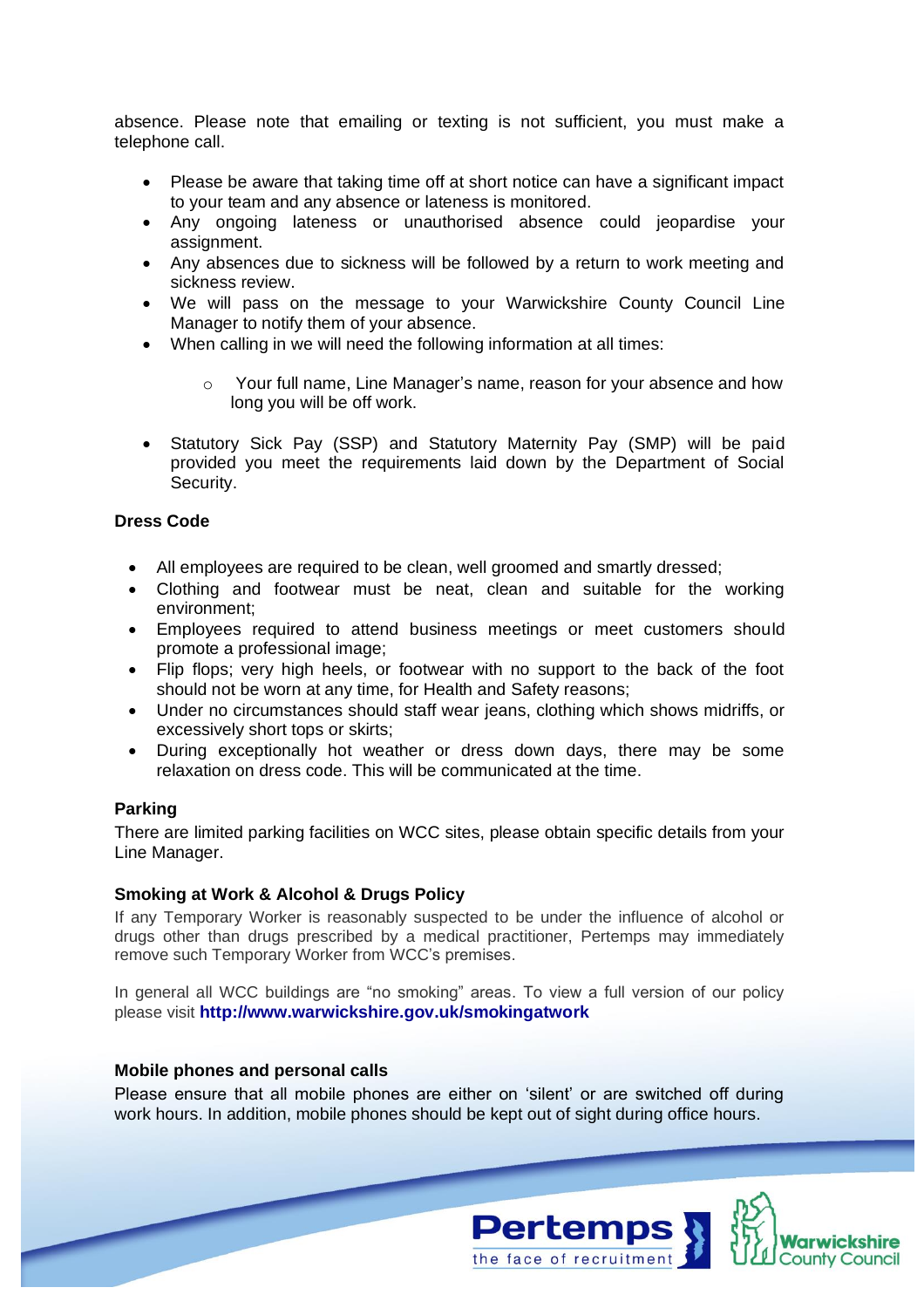Personal calls may not be made unless you have permission from your WCC Liine Manager and if agreed must then be kept to break times.

#### <span id="page-9-0"></span>**Confidentiality & Data Protection**

You will be required to sign a "Confidentiality Agreement" prior to commencement of your assignment at WCC.

# <span id="page-9-1"></span>**Access to IT systems**

Misuse or abuse of electronic facilities is a serious matter. The penalties for improper use may include the immediate termination of your assignment. Please ensure you have read and are familiar with the following policies:

[Link to WCC Email, Instant Messaging and Internet Usage Policy](http://intranet.warwickshire.gov.uk/SiteCollectionDocuments/ICT/EmailandInternetCode.pdf) [Link to Intranet Code of Conduct](http://intranet.warwickshire.gov.uk/SiteCollectionDocuments/ICT/WCC_IntranetCodeofConduct_RevisedJune2010.pdf) [Link to guidance in relation to Information Security](http://www.warwickshire.gov.uk/informationsecurity)

# <span id="page-9-2"></span>**Health & Safety**

As far as practically possible, we will do all we can to ensure you have a safe and healthy workplace with adequate supervision. The Client your assignment is with is responsible for your Health and Safety whilst you are with them. Co-operate with your assignment Client by following all safety rules and regulations. If you do not understand anything, ask for clarification. Further information in relation to WCC Health & Safety Policies and Guidance can be found here Health & Safety Guidance

# <span id="page-9-3"></span>**Fire Procedures**

All employees should familiarise themselves with the fire and emergency procedures which apply at their location. Fire Wardens and Assembly points can be found in the site Fire Risk Assessment and Site Plan which is displayed on staff notice boards.

#### <span id="page-9-4"></span>**First Aid & Accidents at work**

Your WCC Line Manager will inform you of the location of the First Aiders. Names of the designated first aiders will be published on notice boards and in the internal telephone directory. You should notify your Line Manager immediately of any injury that happens at work.

#### <span id="page-9-5"></span>**Personal property**

WCC or Pertemps do not carry the responsibility of compensating for loss or damage to personal belongings on your assignment.

# <span id="page-9-6"></span>**Additional benefits of working for Pertemps**

In addition to being on a Contract of Employment with Pertemps and the benefits this automatically provides you with, such as:

- Paid Annual Leave
- Pension Scheme
- Mobile Advantage Plan
- Welfare Programme